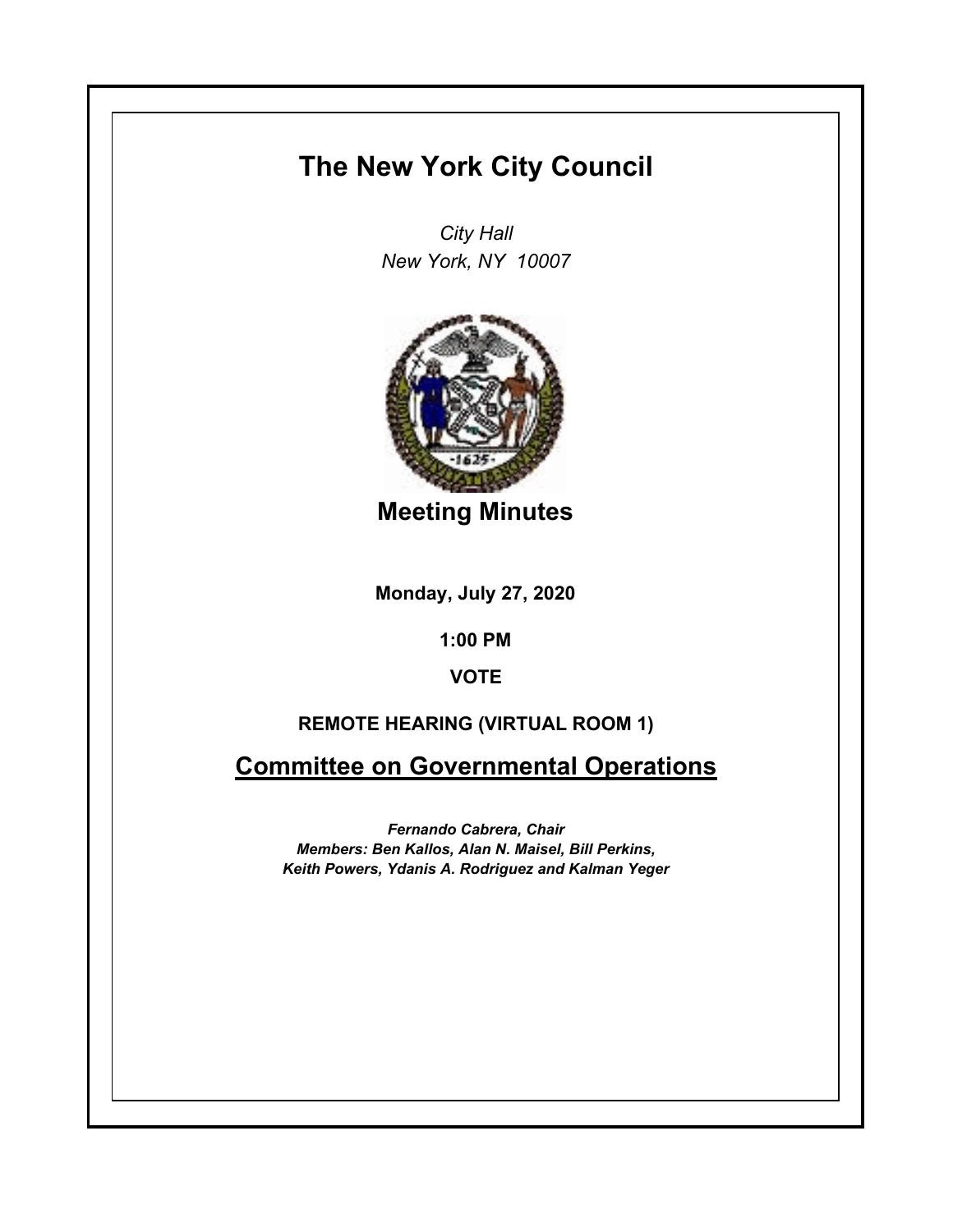| <b>Roll Call</b> |                                                                                                                                                                                                                                                                                                                                                                                                                                                                                                                                                                    |
|------------------|--------------------------------------------------------------------------------------------------------------------------------------------------------------------------------------------------------------------------------------------------------------------------------------------------------------------------------------------------------------------------------------------------------------------------------------------------------------------------------------------------------------------------------------------------------------------|
|                  | <b>Present:</b> Cabrera, Kallos, Maisel, Perkins, Powers, Rodriguez and Yeger                                                                                                                                                                                                                                                                                                                                                                                                                                                                                      |
|                  | Other Council Members Attending: Cumbo and Koo                                                                                                                                                                                                                                                                                                                                                                                                                                                                                                                     |
| Int 1091-2018    | A Local Law to amend the administrative code of the city of New<br>York, in relation to the posting of machine readable executive<br>orders                                                                                                                                                                                                                                                                                                                                                                                                                        |
|                  | Attachments: Summary of Int. No. 1091-A, Summary of Int. No. 1091, Int. No. 1091,<br>August 29, 2018 - Stated Meeting Agenda with Links to Files, Hearing<br>Transcript - Stated Meeting 8-29-18, Minutes of the Stated Meeting -<br>August 29, 2018, Committee Report 2/12/20, Hearing Testimony 2/12/20,<br>Hearing Transcript 2/12/20, Proposed Int. No. 1091-A - 7/28/20, Committee<br>Report 7/27/20, Hearing Transcript 7/27/20, Committee Report - Stated<br>Meeting, Fiscal Impact Statement, July 28, 2020 - Stated Meeting Agenda<br>with Links to Files |
|                  | Proposed Int. No. 1091-A                                                                                                                                                                                                                                                                                                                                                                                                                                                                                                                                           |
|                  | This Introduction was Hearing Held by Committee                                                                                                                                                                                                                                                                                                                                                                                                                                                                                                                    |
|                  | Attachments: Summary of Int. No. 1091-A, Summary of Int. No. 1091, Int. No. 1091,<br>August 29, 2018 - Stated Meeting Agenda with Links to Files, Hearing<br>Transcript - Stated Meeting 8-29-18, Minutes of the Stated Meeting -<br>August 29, 2018, Committee Report 2/12/20, Hearing Testimony 2/12/20,<br>Hearing Transcript 2/12/20, Proposed Int. No. 1091-A - 7/28/20, Committee<br>Report 7/27/20, Hearing Transcript 7/27/20, Committee Report - Stated<br>Meeting, Fiscal Impact Statement, July 28, 2020 - Stated Meeting Agenda<br>with Links to Files |
|                  | This Introduction was Amendment Proposed by Comm                                                                                                                                                                                                                                                                                                                                                                                                                                                                                                                   |
|                  | Attachments: Summary of Int. No. 1091-A, Summary of Int. No. 1091, Int. No. 1091,<br>August 29, 2018 - Stated Meeting Agenda with Links to Files, Hearing<br>Transcript - Stated Meeting 8-29-18, Minutes of the Stated Meeting -<br>August 29, 2018, Committee Report 2/12/20, Hearing Testimony 2/12/20,<br>Hearing Transcript 2/12/20, Proposed Int. No. 1091-A - 7/28/20, Committee<br>Report 7/27/20, Hearing Transcript 7/27/20, Committee Report - Stated<br>Meeting, Fiscal Impact Statement, July 28, 2020 - Stated Meeting Agenda<br>with Links to Files |
|                  | This Introduction was Amended by Committee                                                                                                                                                                                                                                                                                                                                                                                                                                                                                                                         |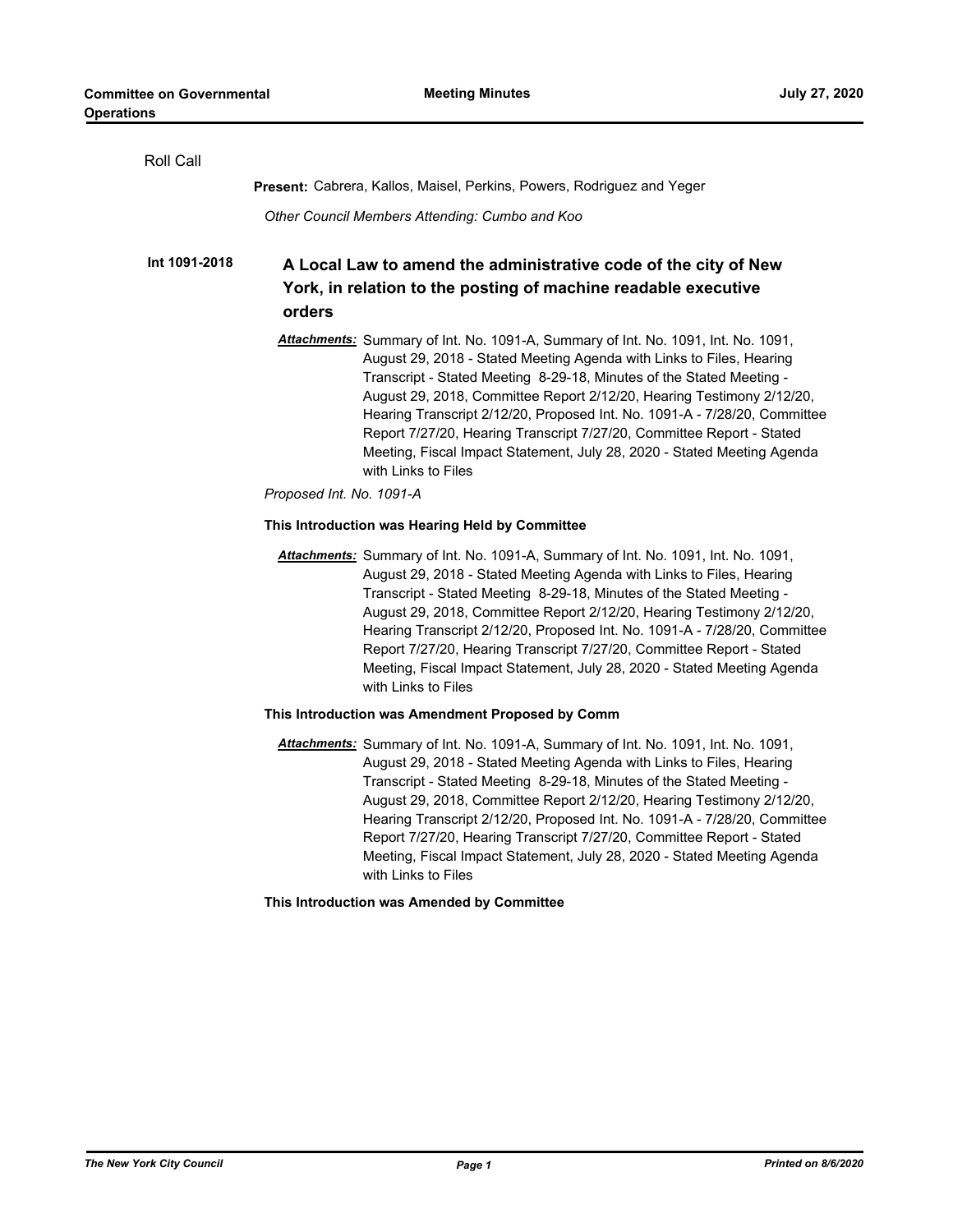#### **A Local Law to amend the administrative code of the city of New York, in relation to the posting of machine readable executive orders Int 1091-2018-A**

*Attachments:* Summary of Int. No. 1091-A, Summary of Int. No. 1091, Int. No. 1091, August 29, 2018 - Stated Meeting Agenda with Links to Files, Hearing Transcript - Stated Meeting 8-29-18, Minutes of the Stated Meeting - August 29, 2018, Committee Report 2/12/20, Hearing Testimony 2/12/20, Hearing Transcript 2/12/20, Proposed Int. No. 1091-A - 7/28/20, Committee Report 7/27/20, Hearing Transcript 7/27/20, Committee Report - Stated Meeting, Fiscal Impact Statement, July 28, 2020 - Stated Meeting Agenda with Links to Files

**A motion was made that this Introduction be Approved by Committee approved by Roll Call.**

**Affirmative:** 7 - Cabrera, Kallos, Maisel, Perkins, Powers, Rodriguez and Yeger

#### **A Local Law to amend the administrative code of the city of New York, in relation to the online publication of unconsolidated local laws Int 1872-2020**

*Attachments:* Summary of Int. No. 1872-A, Summary of Int. No. 1872, Int. No. 1872, February 11, 2020 - Stated Meeting Agenda with Links to Files, Hearing Transcript - Stated Meeting 2-11-20, Committee Report 2/12/20, Hearing Testimony 2/12/20, Hearing Transcript 2/12/20, Minutes of the Stated Meeting - February 11, 2020, Proposed Int. No. 1872-A - 7/28/20, Committee Report 7/27/20, Hearing Transcript 7/27/20, Committee Report - Stated Meeting, Fiscal Impact Statement, July 28, 2020 - Stated Meeting Agenda with Links to Files

*Proposed Int. No. 1872-A*

### **This Introduction was Hearing Held by Committee**

*Attachments:* Summary of Int. No. 1872-A, Summary of Int. No. 1872, Int. No. 1872, February 11, 2020 - Stated Meeting Agenda with Links to Files, Hearing Transcript - Stated Meeting 2-11-20, Committee Report 2/12/20, Hearing Testimony 2/12/20, Hearing Transcript 2/12/20, Minutes of the Stated Meeting - February 11, 2020, Proposed Int. No. 1872-A - 7/28/20, Committee Report 7/27/20, Hearing Transcript 7/27/20, Committee Report - Stated Meeting, Fiscal Impact Statement, July 28, 2020 - Stated Meeting Agenda with Links to Files

### **This Introduction was Amendment Proposed by Comm**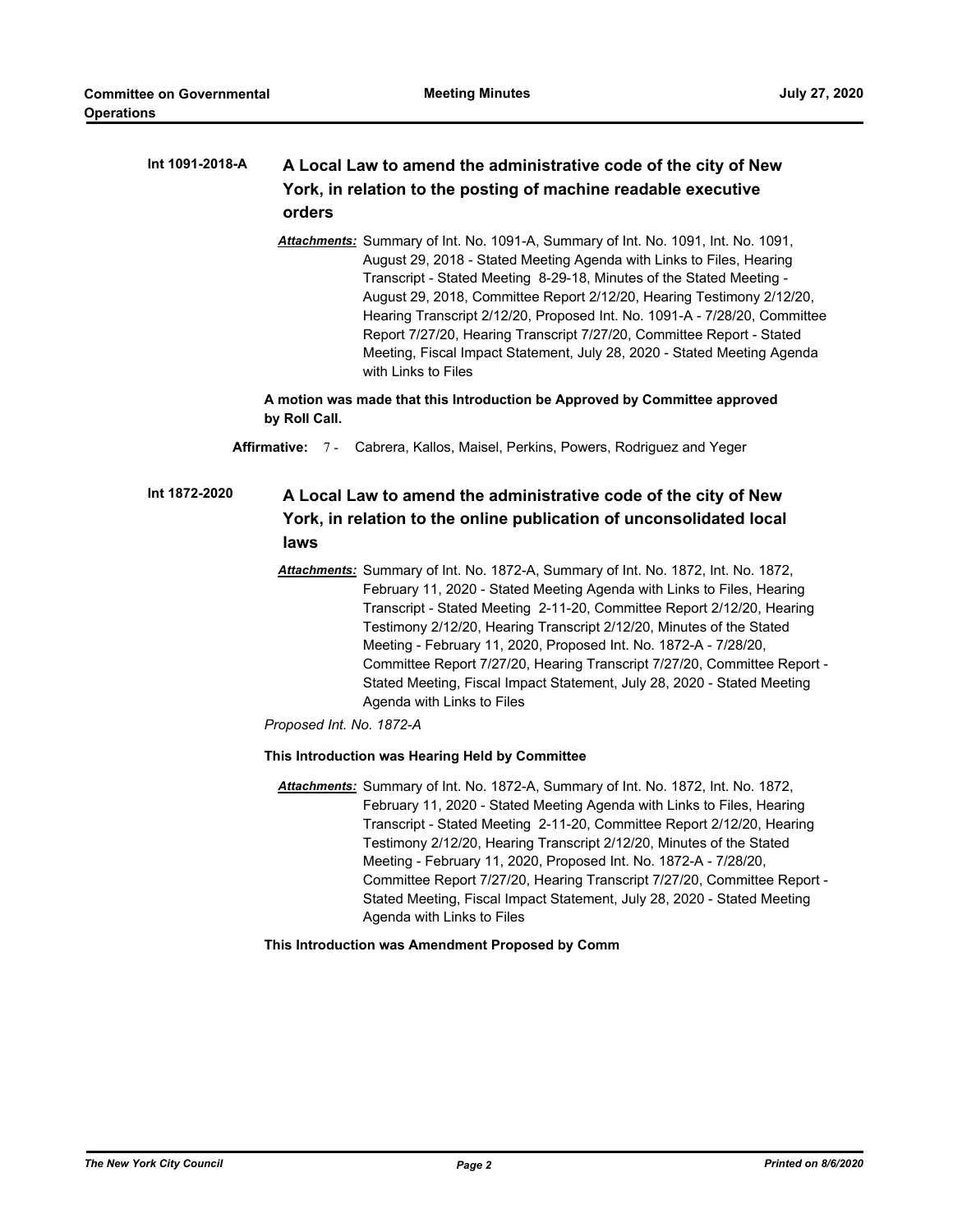*Attachments:* Summary of Int. No. 1872-A, Summary of Int. No. 1872, Int. No. 1872, February 11, 2020 - Stated Meeting Agenda with Links to Files, Hearing Transcript - Stated Meeting 2-11-20, Committee Report 2/12/20, Hearing Testimony 2/12/20, Hearing Transcript 2/12/20, Minutes of the Stated Meeting - February 11, 2020, Proposed Int. No. 1872-A - 7/28/20, Committee Report 7/27/20, Hearing Transcript 7/27/20, Committee Report - Stated Meeting, Fiscal Impact Statement, July 28, 2020 - Stated Meeting Agenda with Links to Files

**This Introduction was Amended by Committee**

#### **A Local Law to amend the administrative code of the city of New York, in relation to the online publication of unconsolidated local laws Int 1872-2020-A**

*Attachments:* Summary of Int. No. 1872-A, Summary of Int. No. 1872, Int. No. 1872, February 11, 2020 - Stated Meeting Agenda with Links to Files, Hearing Transcript - Stated Meeting 2-11-20, Committee Report 2/12/20, Hearing Testimony 2/12/20, Hearing Transcript 2/12/20, Minutes of the Stated Meeting - February 11, 2020, Proposed Int. No. 1872-A - 7/28/20, Committee Report 7/27/20, Hearing Transcript 7/27/20, Committee Report - Stated Meeting, Fiscal Impact Statement, July 28, 2020 - Stated Meeting Agenda with Links to Files

**A motion was made that this Introduction be Approved by Committee approved by Roll Call.**

**Affirmative:** 7 - Cabrera, Kallos, Maisel, Perkins, Powers, Rodriguez and Yeger

#### **A Local Law to amend the New York city charter, in relation to the designation of administering offices or agencies Int 1879-2020**

*Attachments:* Summary of Int. No. 1879-A, Summary of Int. No. 1879, Int. No. 1879, February 11, 2020 - Stated Meeting Agenda with Links to Files, Hearing Transcript - Stated Meeting 2-11-20, Minutes of the Stated Meeting - February 11, 2020, Committee Report 2/12/20, Hearing Testimony 2/12/20, Hearing Transcript 2/12/20, Proposed Int. No. 1879-A - 7/28/20, Committee Report 7/27/20, Hearing Transcript 7/27/20, Committee Report - Stated Meeting, Fiscal Impact Statement, July 28, 2020 - Stated Meeting Agenda with Links to Files

*Proposed Int. No. 1879-A*

### **This Introduction was Hearing Held by Committee**

*Attachments:* Summary of Int. No. 1879-A, Summary of Int. No. 1879, Int. No. 1879, February 11, 2020 - Stated Meeting Agenda with Links to Files, Hearing Transcript - Stated Meeting 2-11-20, Minutes of the Stated Meeting - February 11, 2020, Committee Report 2/12/20, Hearing Testimony 2/12/20, Hearing Transcript 2/12/20, Proposed Int. No. 1879-A - 7/28/20, Committee Report 7/27/20, Hearing Transcript 7/27/20, Committee Report - Stated Meeting, Fiscal Impact Statement, July 28, 2020 - Stated Meeting Agenda with Links to Files

### **This Introduction was Amendment Proposed by Comm**